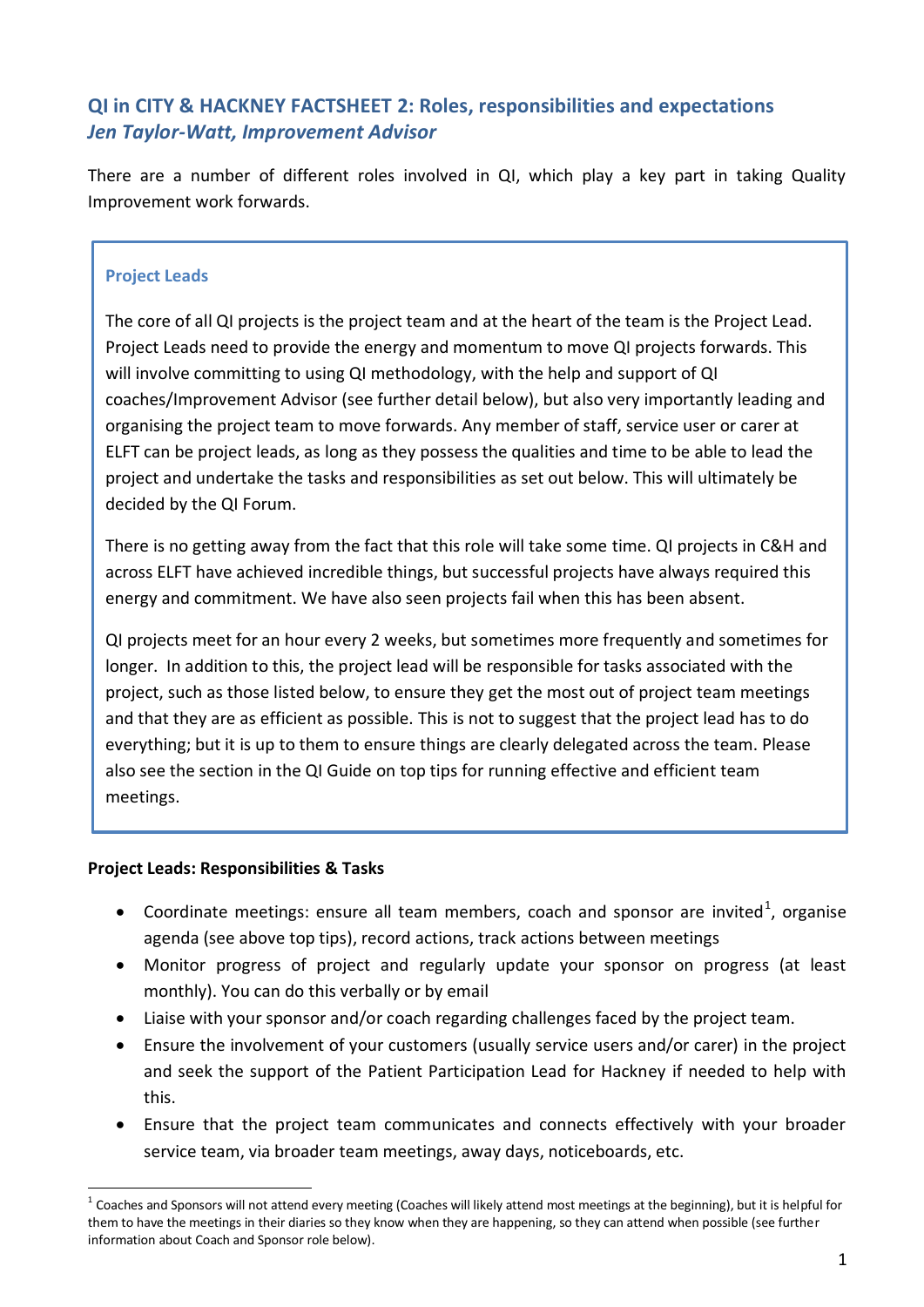- Encourage a participative and non-hierarchical dynamic within the team meeting, participating as a team member, contributing ideas and participating in the team processes and decisions.
- Develop your knowledge in QI methodology and, with the support of your QI Coach/Improvement Advisor, do your best to apply this to the project
- Attend and share the progress of the project with the QI Forum when requested (see below)
- Become an active use of QI Life to manage the project and encourage team members to do the same.

## **QI Coaches**

QI Coaches are people within our services, who have an enhanced level of training in coaching QI methodology and time allocated and agreed to support QI project teams. In City & Hackney the amount of time coaches have available is agreed with them individually and they are allocated a specific number of projects on this basis, based on the notion that they will attend most project team meetings and will spend up to an additional hour doing preparatory or follow-up work. Otherwise their time is spent in their standard role.

As a result, it is very important that coaches are not understood as the "do-ers" of QI projects. They are there to support project leads and teams with all elements of the methodology – and sometimes this will need them to actively undertake work for the project – but in most cases the tasks associated with the project will need to be undertaken by other members of the project team.

There is another important reason for this. We want the use of QI tools and methodology to be disseminated throughout City & Hackney, with all staff building confidence and skills. Coaches will therefore look to enable and develop project team members to use the tools themselves; coaching and teaching people to use them with their team, rather than doing it for them. They will often therefore recommend doing and leading things in partnership with the project lead/team; such as building a spreadsheet for capturing data or facilitating a process mapping session with the broader team to help develop others' skills.

QI Coaches also have a broader role beyond their project teams, supporting sponsors to lead QI more broadly in the directorate. They will therefore be expected to prioritise the monthly QI Forum. Specific tasks and responsibilities of QI Coaches are outlined below. The C&H Improvement Advisor (see below) provides support to the QI Coaches.

#### **QI Coaches: Responsibilities & Tasks**

- Helping to engage people and teams in QI
- Supporting both potential (pre-approved) and existing project teams to develop ideas and strategy, using QI tools and advising on how to complete project documentation
- Attending their allocated project team meetings as required (this frequency should be discussed with the project lead and will likely vary over the course of the project. New project teams generally require more support than well-established project teams, so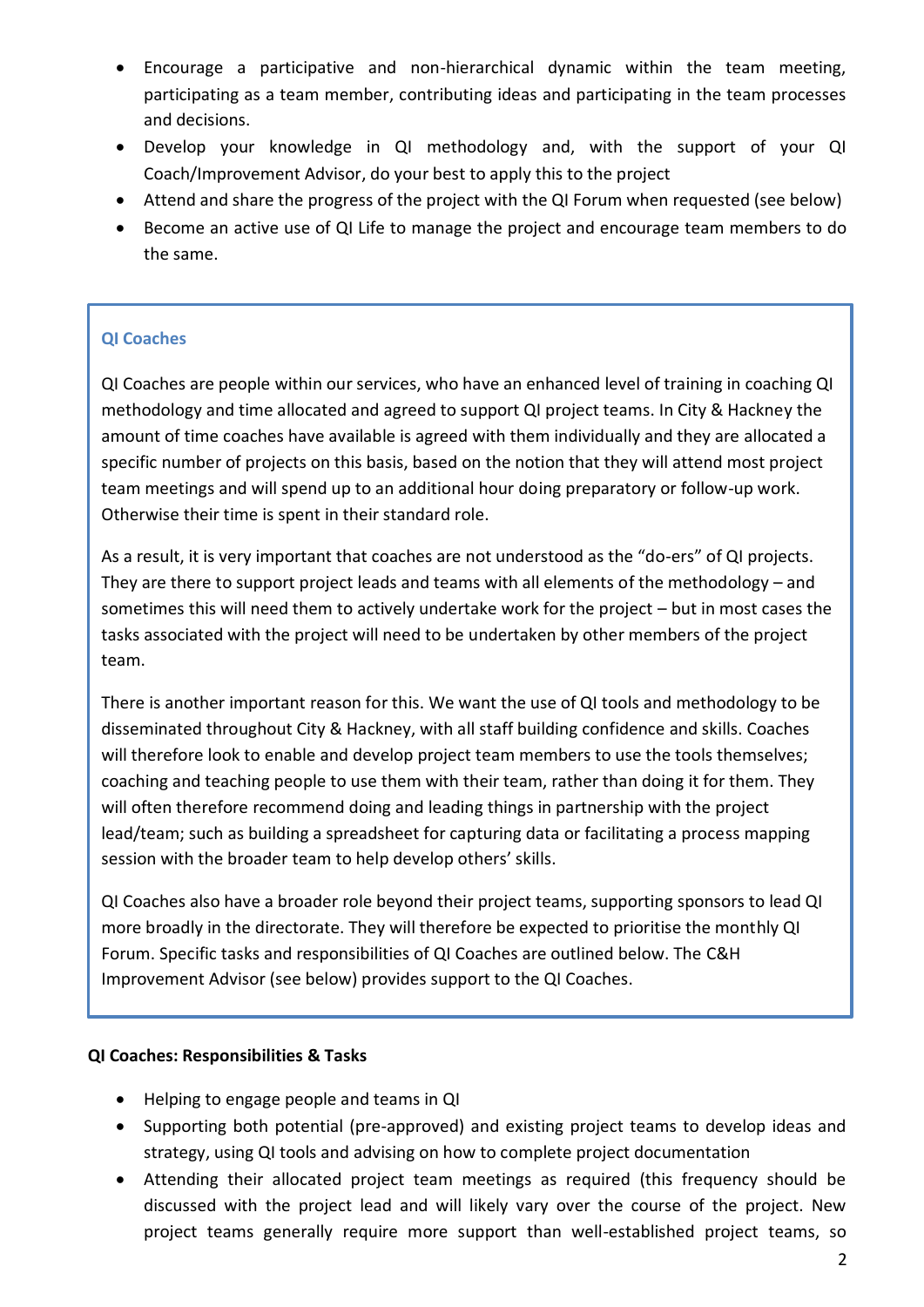coaches will likely attend almost all meetings in the beginning, but reduce the frequency and things progress and the project achieves results)

- Supporting project teams to use all elements of QI methodology, including the key areas of data over time, testing through PDSA, understanding the interconnectedness of our system, the human side of change, the implementation stage of QI projects and scale-up
- Develop skills and confidence in facilitation, teaching and explaining the use of QI tools and methods
- Attend the monthly QI Forum and monthly support session with the directorate Improvement Advisor
- Develop relationships with QI sponsors and contribute to the strategic leadership and development of QI in the directorate (for example via the QI Forum, annual IHI visit and other opportunities)
- Update the coaching progress notes on QI Life and liaising with the project sponsor if there are concerns about the project (there is an opportunity to do this within the QI Forum (see QI Forum Terms of Reference – Orange Flags below)

**If you are a project lead and don't know who your coach is please contact the Interim City & Hackney Improvement Advisor[: Kelly.Gale@nhs.net](mailto:Kelly.Gale@nhs.net) .**

### **QI Sponsors**

QI Sponsors are senior members of the Directorate Management Team, who are responsible and accountable for leading the QI Programme in City and Hackney. This includes both the progress of individual QI projects, but also strategic thinking and leadership around the broader programme (see further detail below).

Each QI project in City & Hackney has a QI Sponsor to which the project is accountable for progressing the work. Sponsors will have between 2-5 projects which they sponsor and in almost all cases these will be aligned to their operational responsibilities.

### **If you are a project lead and don't know who your sponsor is please contact your Improvement Advisor: [Kelly.Gale@nhs.net](mailto:Kelly.Gale@nhs.net) .**

The monthly QI Forum provides a core mechanism to enable sponsors to undertake this role, alongside other members of the DMT, who will also support this work. It is therefore expected that QI sponsors prioritise attending the Forum in their diaries.

The Improvement Advisor from the central team supports QI sponsors in all elements of their role. This is mainly via the QI Forum and monthly meetings with the lead Sponsor and directorate lead for the QI Programme in City and Hackney, Dr David Bridle, however sponsors also contact the Improvement Advisor directly for individual support and discussion.

Specific tasks and responsibilities of QI Sponsors are outlined below, split into their programme leadership role and their role in individual projects.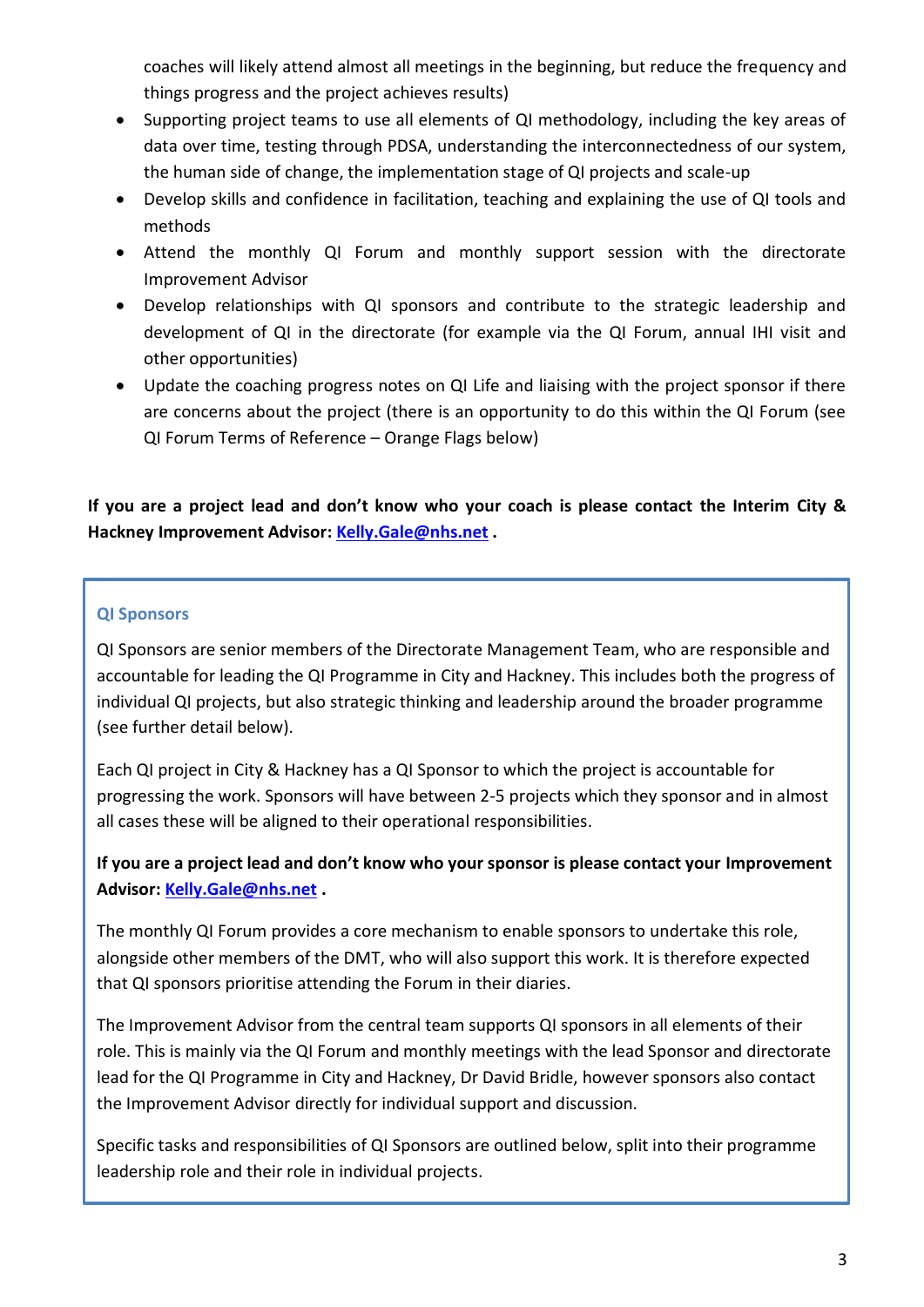#### **QI Sponsors: Responsibilities & Tasks – QI Programme Leadership**

- Developing the Directorate's quality improvement priorities and engaging in dialogue with teams to align projects
- Allocation of resource and effort to the directorate's QI work
- Approval of new QI projects & determine when projects should be closed (via the QI Forum)
- Thinking and leadership around scale-up of QI work
- Identifying and recruiting appropriate people for different levels of QI training & identification of new QI coaches
- Troubleshooting, strategizing and taking action around general issues/restraining forces within the QI programme
- Ensuring we celebrate, share and learn from successful projects
- Scan the monthly reports on progress of QI projects in C&H
- Prioritise attending the monthly Qi Forum in the directorate

#### **QI Sponsors: Responsibilities & Tasks – Role in QI Projects**

- Provide support and constructive challenge to the project lead around the formation of the project team and strategy (e.g. Is there a stable team, are all key stakeholders represented/engaged? Is there progress service user/carer involvement?)
- Provide support to address and blockers and issues in the project (particularly of a service nature, as opposed to use of QI methodology, which the Coach will help with)
- Provide supplementary leadership if required to get projects moving to the testing stage (although this should be largely provided by the project lead and should be flagged to the QI Forum if there isn't quick progress with this)
- Ensure they have a sense at all times about how their allocated projects are progressing, or seek updates from the Project Lead if this is the not the case.
- Review closely the progress notes on their projects, provided by the coach and liaise with coaches directly if needed

#### **Clinical Director; Directorate Lead for the QI Programme in City and Hackney**

The Clinical Director, Dr David Bridle is the overall lead and, in effect, the lead sponsor for the QI Programme in City and Hackney. He provides visible leadership to progress the QI programme, overseeing all programme leadership responsibilities & tasks of sponsors. He is also accountable to the central QI Programme Board, chaired by the Chief Executive, for the progress of the City & Hackney QI Programme.

Specific tasks and responsibilities of the Directorate Lead for the QI Programme in City and Hackney are as follows:

 Providing additional leadership and drive to deliver all programme sponsor leadership responsibilities and tasks, as set out on the previous page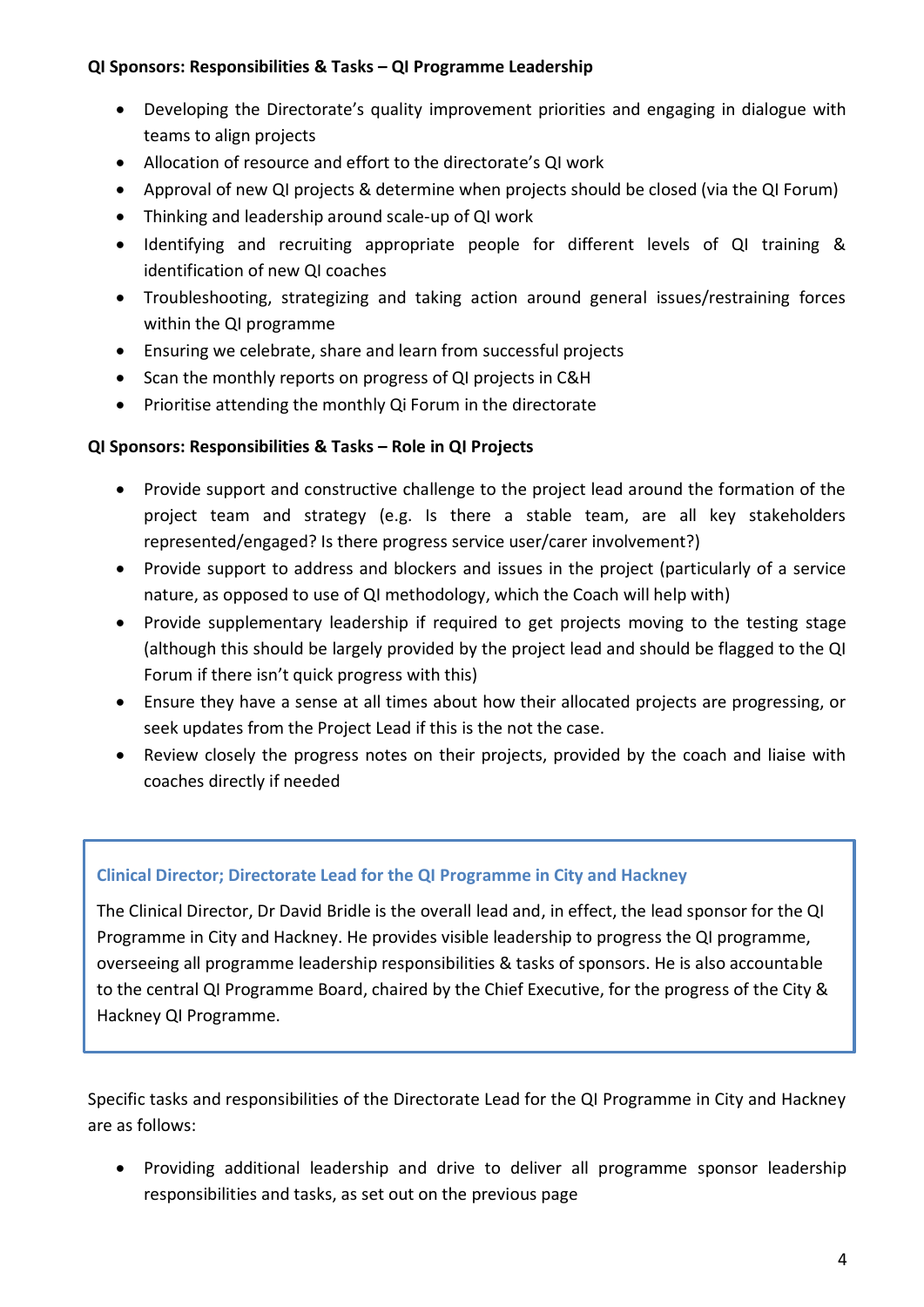- Ensure effective functioning of the structures and processes within the directorate to support QI
- Appoint QI sponsors and coaches and work with sponsors/ managers to ensure roles are embedded in job plans and appraisal objectives
- Understand the role of QI within the whole quality system and work towards a balance between Quality Assurance, Quality Improvement, Quality Control and Quality Planning
- Lead the DMT, QI Forum and other sponsors in planning capability building and talent development in relation to QI and deploy skills and capacity to QI efforts
- Chair the QI Forum
- Work with sponsors and coaches to address any challenges they are experiencing in undertaking their role
- Meet with the directorate's Improvement Advisor and others regularly to take forwards the above objectives

### **City & Hackney's Improvement Advisor**

Improvement Advisors support a number of directorates to progress their QI Programme, as well as delivering training to staff, helping to promote and share the successes of the QI programme and leading work on Trust high priority areas. In terms of high priority areas, the role includes leading the Trustwide strategic approach, organising and supporting Trustwide meetings and forums and providing first line support for projects working on these areas within their local directorates. In this latter sense, the Improvement Advisor role in high priority projects is like that of a QI coach, described above. Specific tasks and responsibilities of Improvement Advisors in directorates are below. The Improvement Advisor supporting City and Hackney is Jen Taylor-Watt. Jen will be on leave from 1<sup>st</sup> December 2017 and C&H's Interim Improvement Advisor will be Kelly Gale.

#### **Improvement Advisor: Responsibilities & tasks in directorates**

- Providing first-line coaching support to high priority projects, as described above under QI coaches
- Strategic support to the directorate QI programme in all respects: in defining improvement priorities, aligning QI work, identifying whether issues are suited to QI projects, supporting thinking around scale-up of QI work, etc.
- Troubleshooting, strategizing and taking action around general issues/restraining forces within the QI programme
- Attending, helping to coordinate and developing the approach of the QI Forum
- Supporting the directorate to celebrate, disseminate and learn from successful QI projects
- Provide monthly group supervision to QI coaches and individual support/shadowing opportunities to coaches when needed
- Be attuned to progress of projects across the programme and highlight to the sponsor/Clinical Director/QI Forum when projects aren't progressing or when the support structure is weak